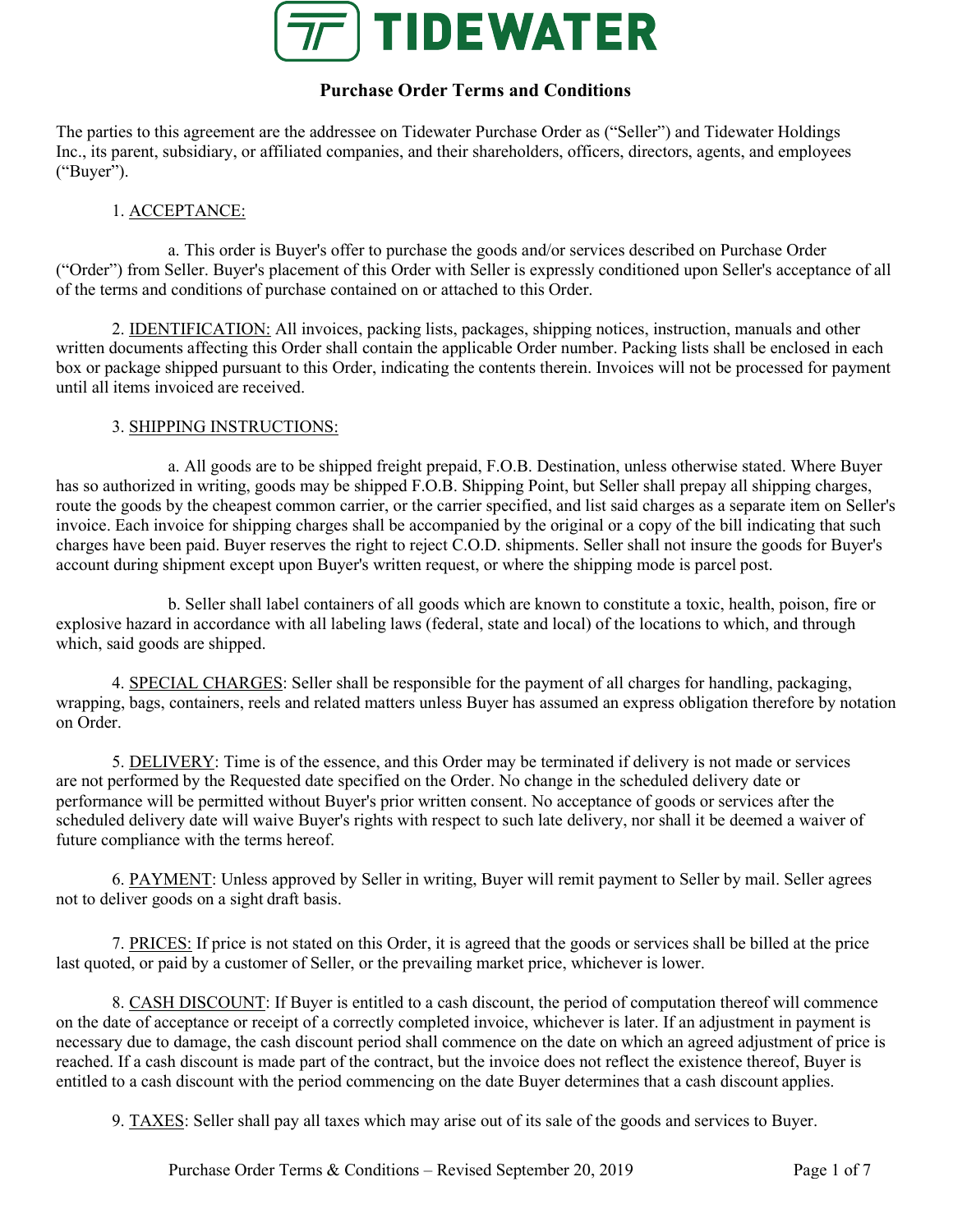10. ASSIGNMENT AND SUBCONTRACTING: Seller shall not assign or subcontract any of its obligations under this Order without Tidewater's prior written consent.

11. LIENS, CLAIMS AND ENCUMBRANCES: Seller warrants and represents that all the goods will, when delivered hereunder, be free and clear of all liens, claims or encumbrances of every kind.

12. REJECTION: All goods purchased hereunder are subject to Buyer's inspection and approval. Goods rejected by Buyer for whatever reason shall be held, transported and/or stored at Seller's sole expense. Seller shall promptly reimburse Buyer for any such expenses.

13. TERMINATION: Buyer may terminate this order in whole or part for its convenience, by giving notice to Seller at any time. If terminated for Buyer's convenience, any claim or Seller shall be limited to the reasonable costs it has incurred in the performance of the order.

14. DEFAULT: Buyer may, subject to the provisions of paragraph 12, by written notice of default to Seller, cancel the whole or any part of this order or exercise any other remedy provided buyers of goods by law or in equity including any remedy under the Uniform Commercial Code (RCW 62A), in any of the following circumstances:

a. If Seller fails to make delivery of goods or to perform the services within the time specified herein or any extension thereof;

b. If in Buyer's good faith judgment, the Seller fails to perform any of the other provisions of this order or fails to make progress as to endanger performance of this order in accordance with its terms and does not cure such failure within a period of ten (10) days, or such longer period as Buyer may authorize in writing, after receipt of notice from Buyer specifying such failure;

c. Seller is in breach of any of the terms or conditions of this order; or

d. If Seller becomes insolvent or makes an assignment for the benefit of creditors, or if there shall be instituted by or against Seller any proceeding under any bankruptcy, reorganization, arrangement, readjustment of debt or insolvency law of any jurisdiction or for the appointment of a receiver or trustee in respect to any of Seller's property and such proceeding is not dismissed or cured within sixty (60) days.

15. REMEDIES: Not by way of limitation, the remedies of the parties include:

a. If Buyer cancels this order in whole or in part as provided in paragraph 14, Buyer may procure upon such terms and in such manner as Buyer may deem appropriate goods or services similar to those cancelled and Seller shall be liable to Buyer for any excess costs for such similar supplies or services, provided that Seller shall continue the performance of this order to the extent not cancelled under the provisions of this order.

b. The rights and remedies of Buyer provided in this clause shall not be exclusive and are in addition to any other rights and remedies provided by law or under this order.

c. The failure of the Buyer to insist upon strict performance of any of the terms of this order or to exercise any rights hereunder shall not be construed as a waiver of Buyer's rights.

d. The Seller may be excused from performance under this order provided the Seller notifies the Buyer within ten (10) days of discovery of any of the below-named events:

1) Such events are acts of God, or of public enemy, acts of Buyer, acts of the Government with the lawful jurisdiction over Seller in either its sovereign or contractual capacity, fires, floods, epidemics, quarantine restrictions, strikes, freight embargoes and unusually severe weather.

2) The Seller's failure to perform is caused by default of a supplier or sub-contractor and if such default arises out of causes beyond the control of both the Seller and the supplier or sub-contractor and without the fault or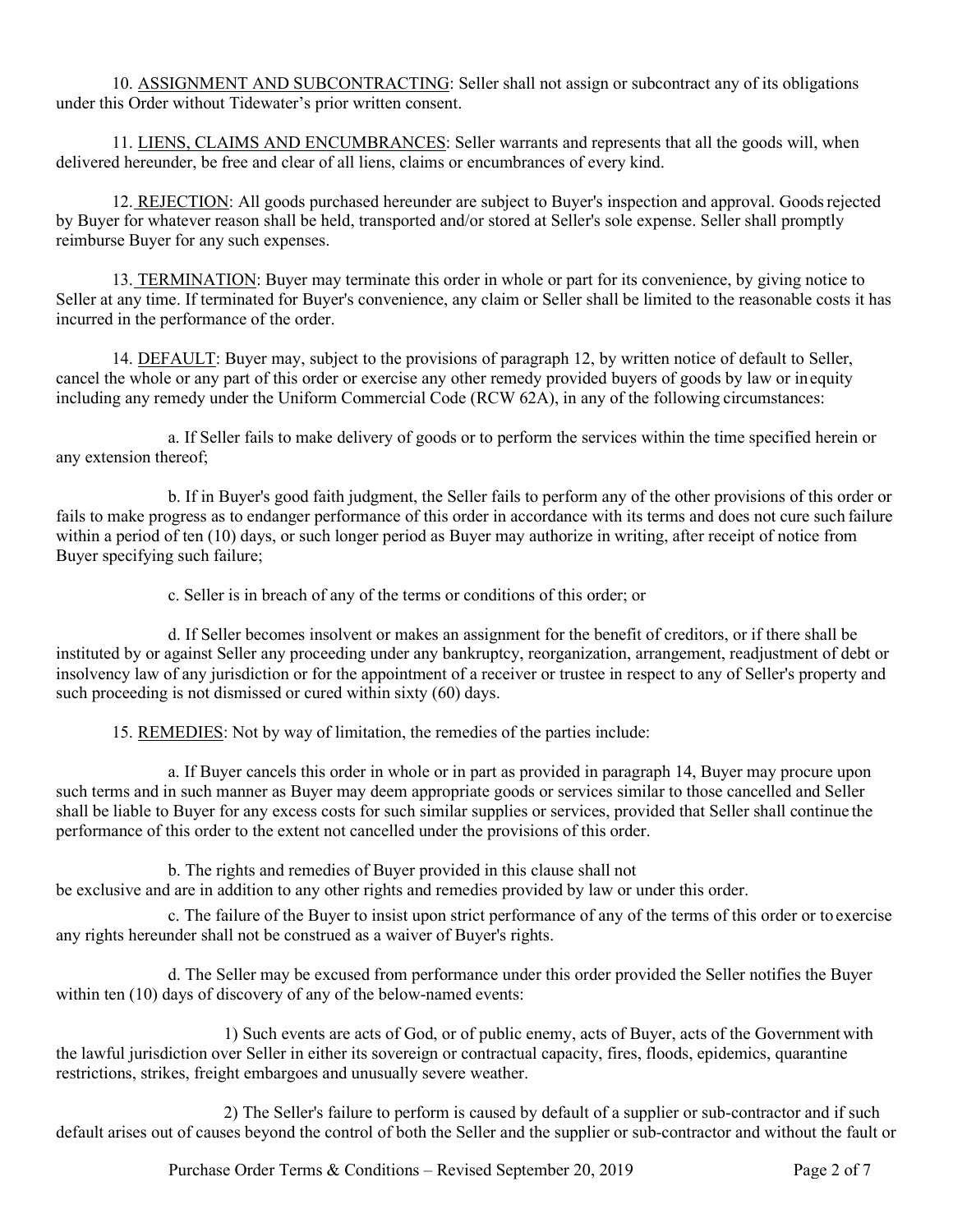negligence of either of them.

3) The Seller agrees to make a concerted effort to obtain supplies or services from other sources in time to meet required delivery schedule(s), if such events or causes named above cause a supplier default.

16. WARRANTIES: Seller warrants goods supplied and work or services performed under this order conformto specifications herein and are MERCHANTABLE and fit for the particular purposes for which goods are ordinarily employed.

a. Seller further warrants to the Buyer and to any third party ultimately using any item whether such third party is a customer of Buyer or not, that all items delivered under this order will be free from defects in material and workmanship and will conform to applicable specifications, drawings, samples and descriptions. If Seller is responsible for design of items, Seller warrants that all items delivered under this order will be suitable for use by Buyer, including installation by Buyer in its ultimate products. Buyer's written approval of designs furnished by Seller shall not relieve Seller of its obligations under this warranty.

b. Seller warrants that the goods supplied hereunder were manufactured in compliance with the provisions of the Fair Labor Standards Act of 1938, as amended, and all other applicable federal, state and local laws, regulations, rules and ordinances and agrees, upon request, to furnish buyer a certificate to such effect in such form as buyer may from time to time require.

c. Seller shall be liable for all damages both to Buyer and its customers incurred as a result of any defect or breach of warranty in any item covered by this order.

d. The foregoing express warranties shall be in addition to any warranty customarily made by Seller of its product and any implied warranties and shall be construed as conditions as well as warranties.

e. SELLER'S WARRANTY SHALL EXTEND FOR A PERIOD OF 12 MONTHS AFTER THE ITEM IS DELIVERED AND ACCEPTED BY BUYER AND APPLIED TO ITS INTENDED USE. Where Buyer incorporates that item into a product of Buyer to be delivered to its customer, Seller's obligation under this clause shall be for the benefit of Buyer's customer and shall extend to one year after application of the item to its intended use.

f. The warranties represented and covenants of parties hereto shall survive the delivery of the goods or completion of the work or services provided and be fully enforceable thereafter. Seller's warranty hereunder is part consideration for this order; any payment by Buyer hereunder is conditional upon this warranty remaining in effect; and no modification or other change of this warranty shall be valid unless evidenced by Buyer's written change order.

17. QUALITY STANDARDS: If a special brand is listed in this order, the goods being purchased must meet the standards for quality, performance, and use of such brand. If Seller is willing to supply a product equivalent to the designated special brand, it must first provide Buyer with descriptive literature identifying its brand, including the quality, performance and specifications therefore. If Buyer elects to accept goods purported to be equal to the special brand, the goods may be rejected and dealt with as provided in paragraph 12 hereof, if later determined to be nonconforming.

# 18. INSPECTION AND QUALITY CONTROL:

a. All items furnished under this order by Seller to Buyer shall be subject to inspection and tests by Buyer or representatives of third party purchasing Buyer's product in which items will be used ("User's Representative"). To the extent practicable inspection may be made at all times and places, including the period of manufacture and prior to acceptance.

b. If inspections or tests are made by Buyer or User's Representative on the premises of Seller, supplier, or sub-contractor, Seller without additional charge shall provide all reasonable facilities and assistance for the safety and convenience of such inspectors in the performance of their duties. If inspection or test is made at a point other than the premises of Seller, supplier or sub-contractor, it shall be at the expense of Buyer except as otherwise provided in this order. In case of rejection, Buyer shall not be liable for any reduction in value of samples used in connection with such inspection or test. All inspections and tests by Buyer shall be performed in such manner as to not unduly delay the work.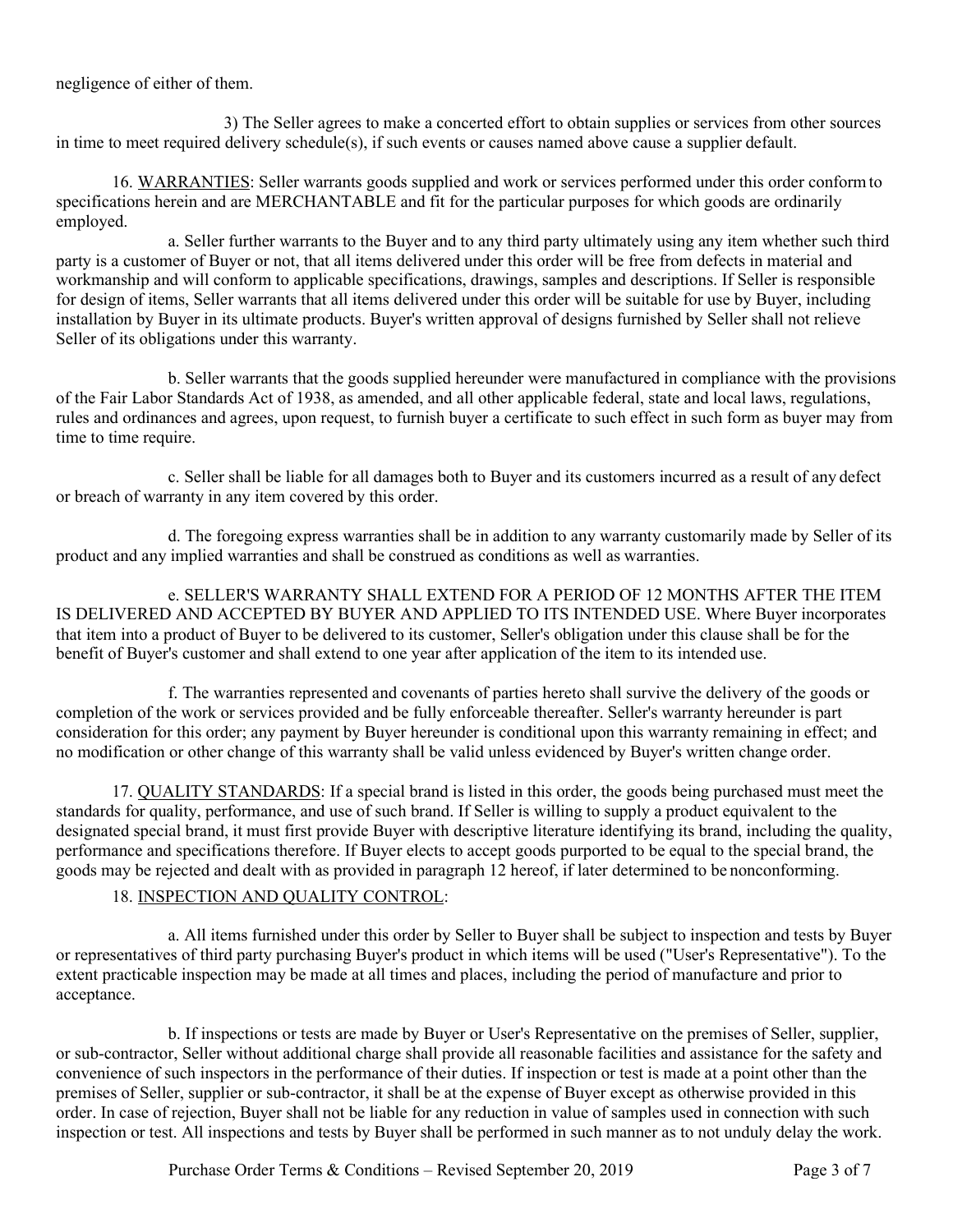Buyer reserves the right to charge Seller any additional cost to inspect and test when supplies are not ready at the time such inspection and test is requested by Seller or when reinspection or retest is necessitated by prior rejection. Inspection and acceptance or rejection of the supplies shall be made as promptly as practicable after delivery to Buyer's plant or to such other place or final delivery as may be specified herein, regardless of prior payment. Failure to inspect, accept or reject goods shall neither relieve Seller from responsibility for such supplies as are not in accordance with the order requirements nor impose liability on Buyer.

c. Seller shall provide and maintain inspection and quality control systems acceptable to Buyer covering the items furnished hereunder. Records of all inspection work by both Buyer and Seller shall be kept intact and made available upon request to the other party during the performance of this order and for six years following delivery under this order.

d. Without limiting the generality of paragraph  $18(a)$ , the Seller agrees if a special production run ismade, that the first item produced on this order is subject to first article acceptance prior to further fabrication. If the first piece submitted fails to meet the inspection acceptance requirements, a new first piece will be submitted for approval. This procedure shall be continued until an acceptable first article has been approved. First article acceptance shall be based on the requirements of the drawings, specifications and purchase documents, as applicable. Acceptance of the first article shall be accompanied by the physical data found by the supplier, the tool number used to produce the part(s) and, in the case of parts produced in molds, dies, etc., with more than one cavity, the Seller shall submit a first article from each cavity and identify the first article to indicate the cavity it represents.

e. Seller shall provide Buyer appropriate material certifications as described on the Order, including but not limited to, American Bureau of Shipping Inspection Certificates, material, physical and/or chemical analysis certifications, OSHA/WISHA Material Safety Data Sheets, and U.S. Coast Guard acceptance certifications.

19. INFRINGEMENTS: Seller warrants that Buyer's purchase, installation, and/or use of the goods covered hereby will not result in any claim of infringement, or actual infringement of any patent, trademark, copy right, franchise or other intellectual property right. Seller shall indemnify and hold Buyer harmless from and against all claims, losses, expenses, damages, causes of action and liabilities of every kind and nature, including without limitation reasonably attorneys' fees (without waiver of Sellers obligation to indemnify Buyer hereunder), arising from or out of any breach of the foregoing warranty.

20. RISK OF LOSS: Regardless of F.O.B. Point, Seller agrees to bear all risk of loss, injury, or destruction of goods and materials ordered herein which occur prior to acceptance by Buyer. No such loss, injury, or destruction shall release Seller from any obligations hereunder.

21. INDEMNIFICATION: To the extent permitted under law, Seller must indemnify, save harmless, and defend Buyer from and against any legal proceedings, claims, demands, damages, costs, and expenses of whatsoever kind or character (including reasonable attorney's fees and expenses) arising out of any injury (including death) or damage to any persons or property in any manner, caused or occasioned in any proportion or degree by any defect in provided goods or services or by any act, omission, negligence, or default of any person, firm, corporation, or other entity (including Seller, Buyer, or anyone acting on their respective behalf), in connection with or incident to this Order or the services, even if the same is, or is alleged to be, due to the sole active negligence of Buyer or anyone acting on its behalf. Seller hereby waives immunity and exclusive remedy provisions under applicable worker's compensation laws.

22. CONSEQUENTIAL DAMAGES: Buyer is not responsible for indirect or special damages including extra expense, loss of use of property, delay, or damages consequential upon loss of use, whether resulting from negligence or breach or otherwise.

23. INSURANCE: While fulfilling this Order, Seller must, at its sole cost and expense (including the cost of all deductibles), procure and maintain the following insurance:

> a. Workers' compensation insurance as the law requires for all of Seller's employees, agents, and subcontractors, and employer's liability insurance in an amount not less than \$1,000,000 per

Purchase Order Terms & Conditions – Revised September 20, 2019 Page 4 of 7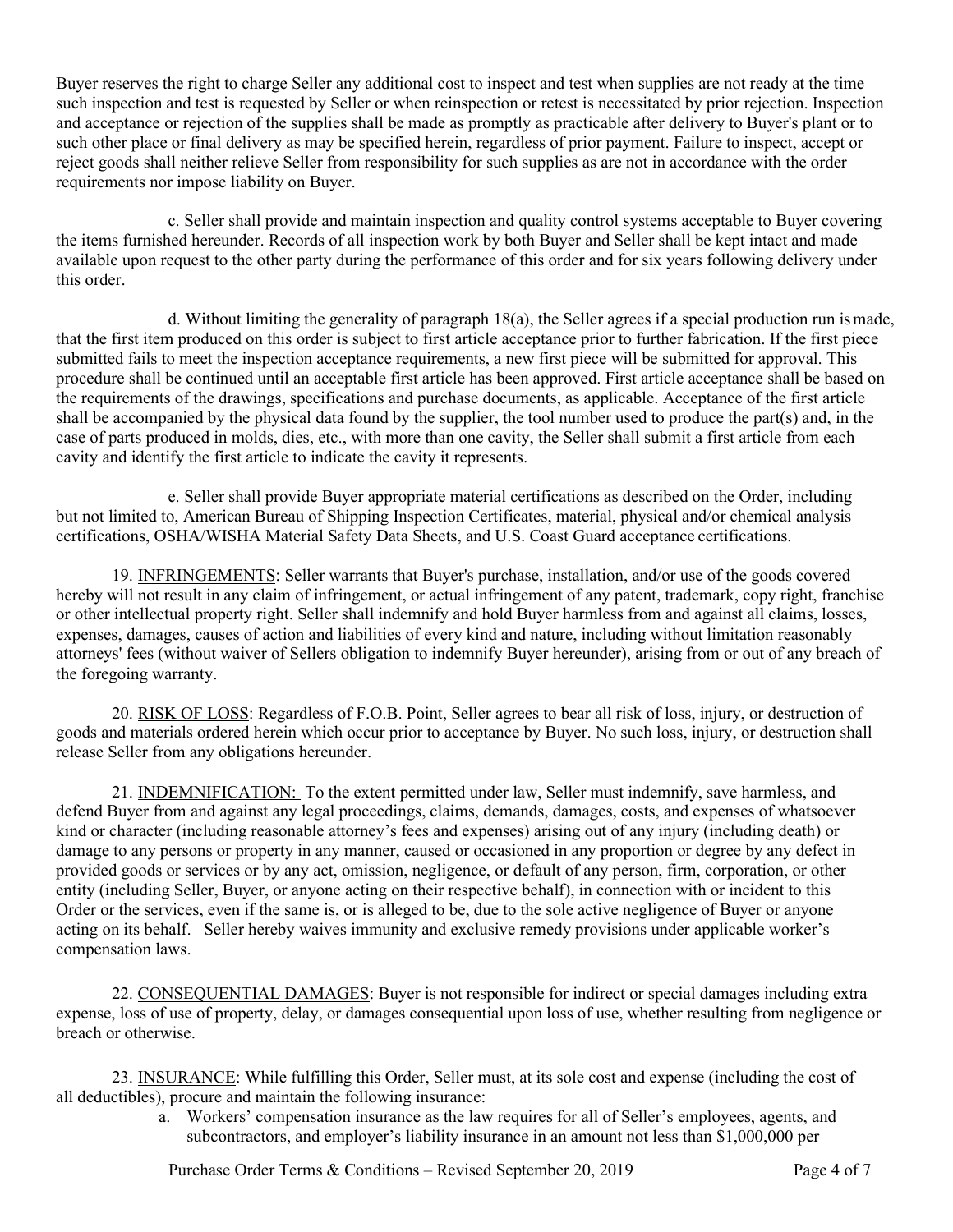occurrence. Such insurance must provide coverage in the location in which Seller performs the work and in Seller's domicile. If there is any exposure to injury or illness under the U.S. Longshore and Harbor Workers' Compensation Act, the Jones Act, or other statues applicable to maritime employees, Seller must maintain insurance for such injuries or illnesses, and provide evidence of such insurance.

- b. Commercial general liability insurance, on a per occurrence basis, endorsed to cover premises, operations, products/completed operations, personal injury and contractual liability, with watercraft exclusions deleted and "in rem" coverage as may be applicable, at a minimum limit of \$1,000,000 per occurrence.
- c. Automobile liability insurance, covering Seller's owned, rented, leased, and hired vehicles, with limits of liability not less than \$1,000,000 per occurrence.
- d. As applicable:
	- i. If consulting services are being performed professional liability/errors  $\&$  omissions liability insurance with limits not less than \$1,000,000 per occurrence.
	- ii. For delivery of fuel or other hazardous products, or waste disposal operations Seller performs: pollution insurance or environmental impairment insurance with limits of liability not less than \$5,000,000 per occurrence, and any other public liability or environmental impairment coverage that federal, state, or local regulatory authorities require.
	- iii. Should the services include use of Seller's vessels:, protection  $\&$  indemnity/marine liability insurance (on SP-23 form or equivalent) covering Seller's vessels, with extensions for marine contractual liability, wreck removal, etc., and either included or separate pollution liability coverage, all with limits of liability not less than \$5,000,000 per occurrence and hull & machinery insurance including collision liability, with limits of liability at least equal to the full value of all vessels used in connection with performance of the services, and with navigational limitations adequate for the Seller to perform the services. Where vessels engage in towing operations, said insurance must include full tower's liability.
	- iv. All-risk, first party, full value, property insurance upon all tools, materials, equipment and other personnel property of Seller or its personnel, leased or owned.
- e. All policies must be endorsed to name Buyer, its parent, subsidiary, or affiliated companies and their shareholders, officers, directors, agents, and employees (and the vessel, if applicable) as additional insureds (except Workers Compensation) with a waiver of subrogation.
- f. The amount or scope of insurance required does not place any limitation on the liability Seller assumes. Buyer will benefit from any higher insurance limits Seller may maintain. Seller must require any subcontractor used in providing services to maintain insurance of the types and amounts this Order requires of Seller. Policies of Seller are primary to any insurance Buyer carries, and Seller must amend any "other insurance" clauses under its policies accordingly. Should Seller fail to procure or maintain any of the required insurance or by any act or omission invalidate any of the required insurance, Seller must pay to Buyer all losses and indemnify Buyer against all claims and demands that insurance otherwise would have covered. Insolvency, bankruptcy or failure of any insurance company to pay all claims accruing does not relieve Seller of any of its obligations. Seller's insurance must be written with insurers carrying no less than a "A-" rating from A.M. Best's. Seller must provide Buyer with certificates of insurance on request. Commencement of services without request for or without providing certificates of insurance does not constitute a waiver of Seller's obligation to maintain required insurance.

24. COMPLIANCE WITH LAWS, SAFETY COMPLIANCE: Seller must comply with all applicable laws and regulations. Seller is responsible for workplace safety and safety regulation compliance for all its employees and those of its subcontractors when working on Tidewater's vessels of facilities. Seller agrees to indemnify and hold harmless Tidewater for any loss, liability, suit, damage fine or penalty, or expense whatsoever because of Seller's failure to comply with such laws and regulations.

25. COMPLIANCE WITH ANTI-DISCRIMINATION POLICY: Seller must comply with Buyer's Anti-Discrimination Policy, which can be found at www.tidewater.com/antidiscrimination policy, a hard copy of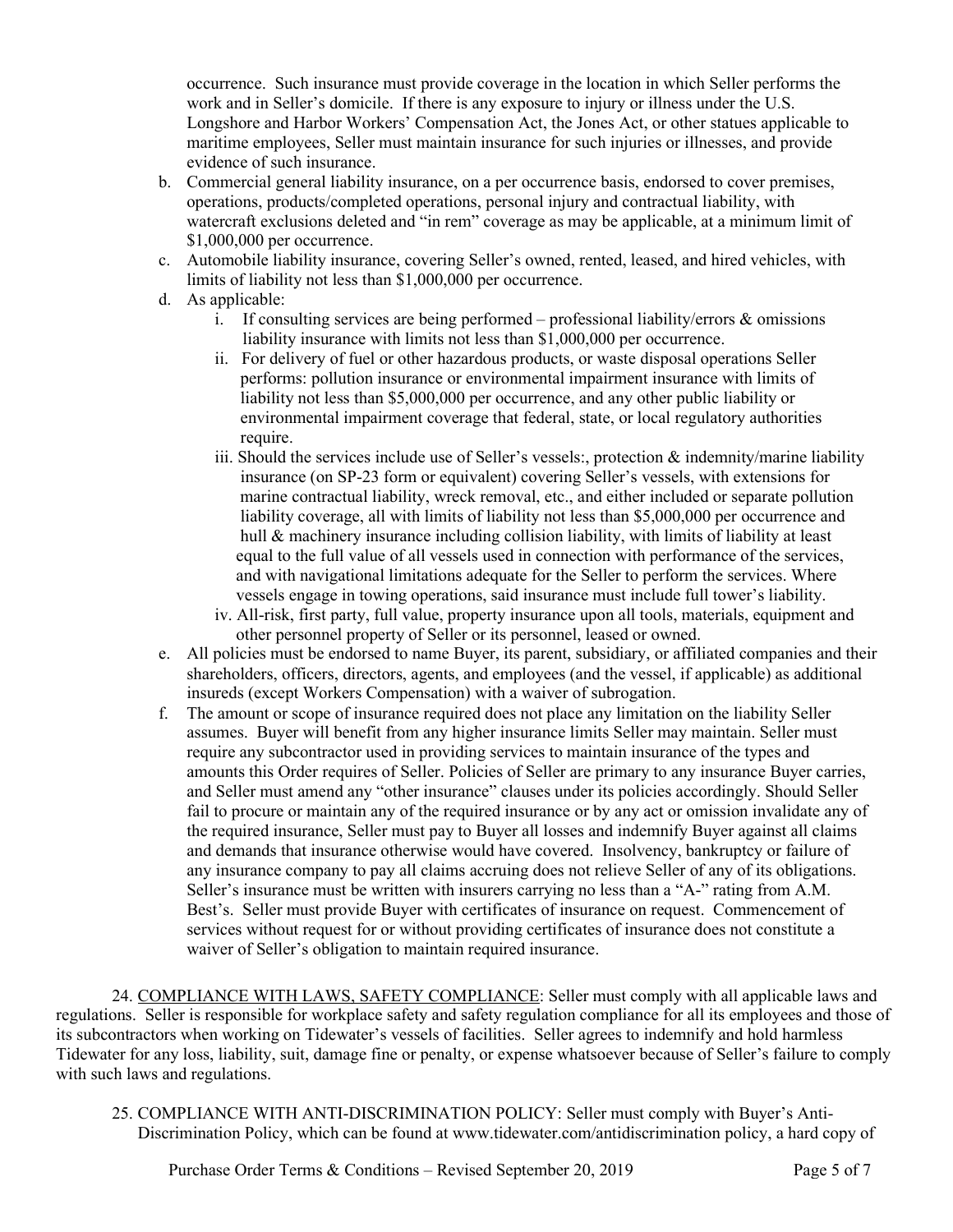which will be provided upon request.

#### 26. SPECIAL TOOLING, DRAWINGS OR SPECIFICATION:

a. Seller is responsible for the protection, calibration, maintenance and care, other than normal wear, of all tooling and equipment owned by Buyer. Said tooling or equipment shall be subject to surveillance inspection upon notice and shall be returned in an acceptable condition upon demand or notice.

b. Except as otherwise specified in this Order, any special tooling, including jigs, dies, fixtures, molds, patterns, special gauges, special test equipment and other items shall be furnished by and at the expense of Seller for the Buyer, shall be stamped or painted "Property of Tidewater", and shall be stored separately when not in use. Special tooling shall be kept in good condition by Seller and when necessary, replaced by Seller without expense to the Buyer. Title to special tooling shall be in Buyer; and all parts made from Buyer's special toolings are to be supplied to Buyer exclusively.

c. Any drawings and specifications prepared by Seller are to become the property of Buyer and shall be marked " Property of Tidewater " and shall be stored separately when not in use. Such drawings or specifications will be sent to the Tidewater Barge Lines, Inc., 6305 NW Old Lower River Road, Vancouver, Washington, 98660 attention Purchasing and Procurement Manager, when order is completed.

27. SERVICE OR INSTALLATION OF WORK: In the event this Order requires the performance of work or installation of goods by Seller upon any property or project of Buyer, the following conditions shall also beapplicable:

a. Seller shall take precautions to protect all property and persons from damage or injury arising out of its work and shall comply with all fire, safety and other applicable regulations prescribed by any governmental agency and by Buyer and/or owner of the project upon which work is being performed, and shall be responsible for the observance thereof by all sub-contractors, employees, agents and representatives of Seller and its sub-contractors.

b. Seller shall keep the premises and work free and clear of all mechanics and materialmen's liens or claims. Seller shall promptly pay for all labor and material and if Seller fails to do so, Buyer, without waiving any rights or remedies against Seller for or by reasons of such failure, may, but without any obligation to do so, pay the same and deduct the amount of such payments from sums due Seller hereunder; and Buyer may withhold any payment to Seller until receiving such affidavits, waivers and releases with respect to claims for labor and materials as Buyer may require.

c. The work shall remain at Seller's risk prior to written acceptance by Buyer and/or the owner of the project and Seller shall replace at its own expense all work damaged or destroyed by any cause whatsoever.

d. Seller shall observe and comply with, to the extent required by Buyer, the wages, hours and working conditions established by Buyer on the project or required of Buyer by an applicable labor agreement.

e. Seller shall act as an independent contractor and not as the agent or representative of Buyer.

f. Seller shall perform its work in accordance with the schedules and work programs established by Buyer and shall fully cooperate with Buyer and others engaged in work on the project so that the work on the entire project may be performed with the utmost speed, consistent with good practices. In case of conflict, Buyer may direct the necessary coordination.

g. Seller shall carry on its work so that the premises shall at all times be clean, orderly and free from debris and upon completion shall remove all equipment and unused materials from the project; clean up all refuse and debris and leave the site of the work clean, orderly and in good condition.

h. Seller shall require Seller's employees, agents, contractors or sub-contractors to abide by Buyer's Work and Safety rules and procedures when work or services are performed at Buyer's premises. Buyer has the right to exclude personnel from Buyer's premises who do not abide by such rules and procedures, and at Buyer's election, to declare a default under the order.

Purchase Order Terms & Conditions – Revised September 20, 2019 Page 6 of 7